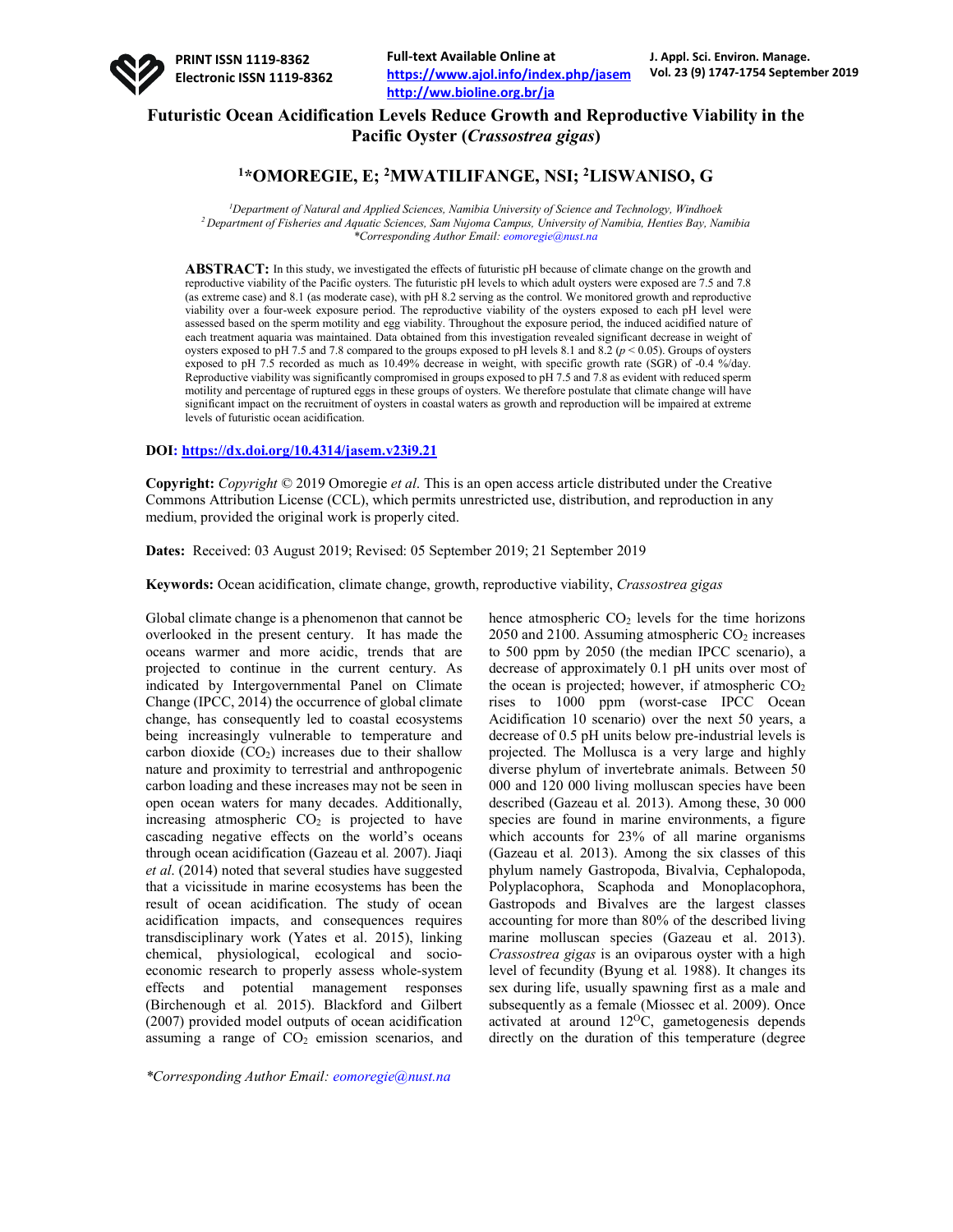days). A temperature of at least  $18-20^{\circ}\text{C}$  is necessary for spawning, depending on location (Byung et al. 1988). In the lagoons of the Mediterranean coast, *Crassostrea gigas* ceases to reproduce when summer temperature reaches  $24 - 25^{\circ}$ C and salinity reaches 37 ‒ 38 mg/l (Miossec et al. 2009). *Crassostrea gigas* has high fecundity; a female produces between  $20 - 100$ million eggs (of diameter  $50 - 60 \mu m$ ) per spawning. Fertilization is external, taking place in the seawater column. The larvae are initially free‐swimming and planktonic, developing for  $2 - 3$  weeks prior to metamorphosis, when they find a suitable clean hard substratum on which to settle. They usually attach to rocks but can settle in muddy or sandy areas (attached to debris, small rocks, shells) or on other oysters, which leads to reef building (Byung, et al. 1988).

The Pacific oyster is the most cosmopolitan of all oyster species. It was intentionally introduced to dozens of countries for aquaculture purposes, and it now dominates global shellfish aquaculture production. As an ecosystem engineer, the Pacific oyster can dramatically alter its environment in ways that both benefit and harm native species and ecosystems.

Suffice to mention that several recent studies aimed at determining the impacts of ocean acidification on marine and estuarine organisms conclude that the likelihood of severe consequences for calcifying marine and estuarine organisms is high (Parker et al. 2013). Berge et al. 2006) described decreased growth and metabolic rates in the blue mussel (*Mytilus edulis*) at pH levels of 7.4. Similarly, Talmage (2011) reported that in the marine mussel, *Mytilus galloprovincialis* a reduction in growth resulted from ocean acidification. The earliest developmental stages of calcifying shellfish larvae are critical to the population dynamics of the adult populations, as any decline in larval populations can have profound implications for future shell fisheries (Gosselin & Qian, 1997). Similarly, larvae of the Sydney rock oysters, *Saccostrea glomerata*, demonstrated reduced survival and slower growth and development when reared under conditions simulating future oceanic  $CO<sub>2</sub>$  levels (Schiffman et al. (2012).

Although Namibian waters are pristine enough to promote the growth of Pacific oysters (Iitembu, 2005), *Crassostrea gigas* does not breed successfully in Namibian waters and up until recently much of the spats for culture were imported from Chile and South Africa. However, with the projected climate change, ocean acidification has been recently recognized as an additional potential threat to mariculture (Gazeau et al. 2013).

This research is significant from a physiological perspective in that it seeks to investigate and hence provide an insight into the effects of ocean acidification on the growth of Pacific oyster and its sperms motility and egg viability. The importance of this research is also further amplified in that fact that there have been a few investigations on the effect that ocean acidification has on sperm motility and egg viability of *Crassostrea gigas*.

The main objective of this study is to investigate the impact of futuristic oceanic pH levels. Based on earlier studies, futuristic ocean pH level has been projected to in the range of 7.5 to 8.1 (Blackford and Gilbert (2007).

### **MATERIALS AND METHODS**

*Sample Collection and Maintenance:* A total of 120 *Crassostrea gigas* adults were collected from a private oyster farm, Tetelestai® Mariculture in Walvis Bay, Namibia. The collected samples were transported in an immersed condition to the University of Namibia's Sam Nujoma mariculture research facilities in Henties Bay, Namibia. Upon arrival, they were cleaned to remove sediments and fouling organisms and thereafter acclimatized to laboratory conditions for two weeks in natural sea water (pH  $8.2$  and  $18^{\circ}$ C). After the acclimatization, the oysters were thereafter transferred into the experimental aquaria at 10 oysters per aquarium.

*Experimental design:* Each aquarium was supplied with 10 l of filtered and UV sterilized seawater through which  $CO<sub>2</sub>$  was bubbled to maintain the desired pH levels of 7.5, 7.8 and 8.1 as Treatments 1, 2 and 3 respectively by regulating the flow rates of  $CO<sub>2</sub>$  with flow meter. Normal seawater served as the controlled experiment (pH 8.2). The pH, water temperature, carbon dioxide and alkalinity of the experimental aquaria were monitored on a daily bases during the exposure period. The pH and water temperature were measured using HANNA® HI9828 water analysis kit, while the carbon dioxide and alkalinity were determined according to APHA standard methods as modified by Khanna and Bhutiani (2013).

Each pH treatment had three replicates and the exposure period lasted for 4 weeks. During the exposure period, the oysters were fed daily with 10 ml mixture of microalgae (Shellfish Diet 1800®). Shellfish Diet 1800 is a unique mix of six marine microalgae which are: *Isochrysis sp.*, *Pavlova sp.*,  $sp.,$  *Chaetocerous Thalassiosira weissflogii* and *Thalassiosira pseudonana* that have all demonstrated success with a variety of shellfish including oysters, clams, mussels,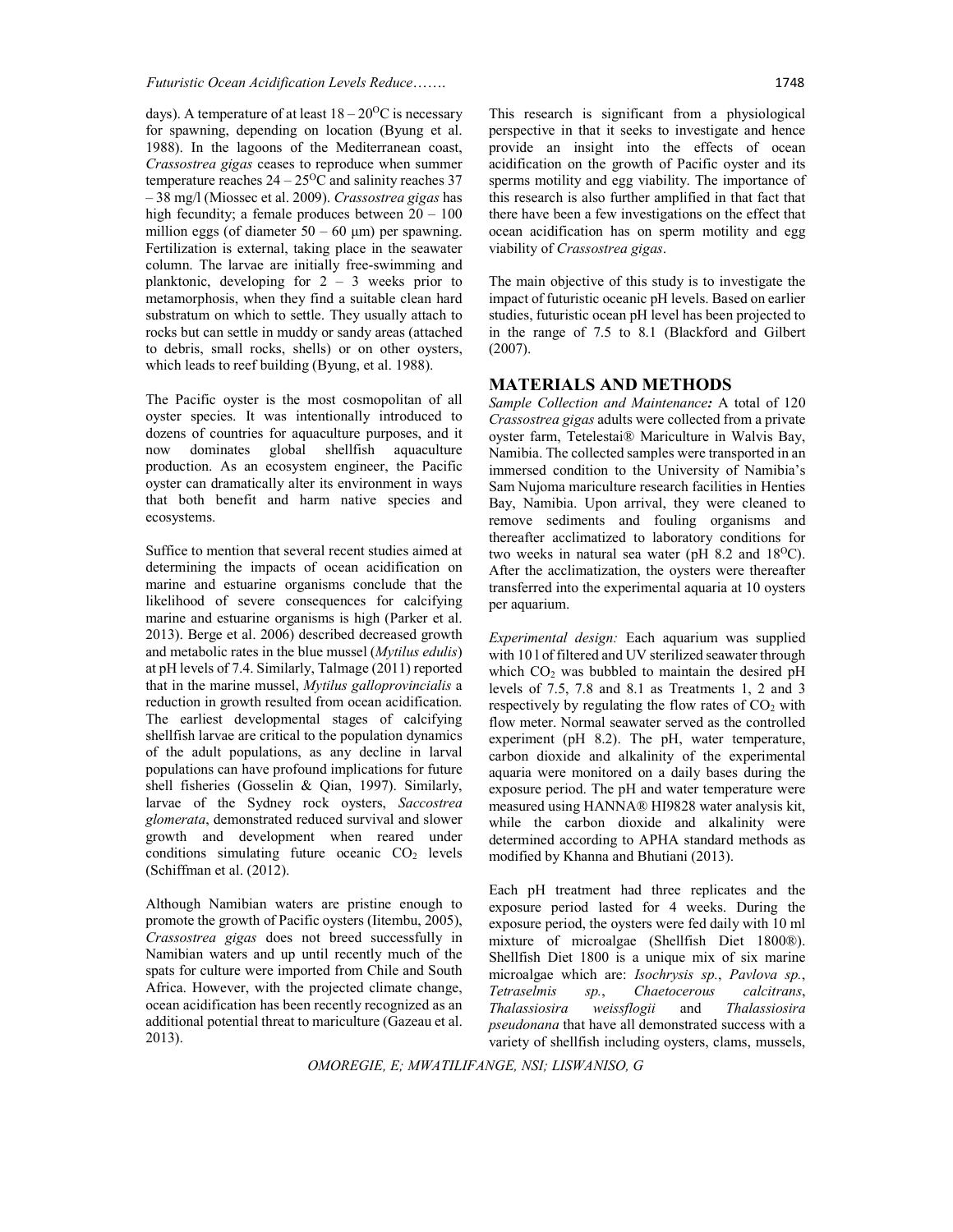and scallops. This mixed diet provides excellent nutrition for bivalve species, from first feeding larvae all the way up through brood stock, increasing both growth rates and survival.

*Determination of growth indices:* The weight of each adult oyster in the various treatment aquaria were obtained at the beginning of the exposure period and thereafter on weekly basis for the exposure duration. Mean percentage weight gain and specific growth rate (SGR) of the oysters exposed to each treatment were computed at the end of the exposure period using the following formulae as described by Brown (1957) and Winberg (1957) respectively.

Weight gain (
$$
\%
$$
) =  $\frac{W_2 - W_1}{W_1} \times 100$   
SGR ( $\% / \text{day}$ ) =  $\frac{\text{Log}_e W_2 - \text{Log}_e W_1}{t_2 - t_1} \times 100$ 

Where  $W_2$  and  $W_1$  are final weight (g) at time  $t_2$ (days) and initial weight (g) at time *t*<sup>1</sup> (days) respectively.

*Determination of reproductive viability:* The reproductive viability of the oysters exposed to each pH level were assessed based on sperm motility and egg viability of each group after the exposure duration. For sperm motility, sperms were extracted from the male oysters exposed to each pH treatment at the end of the exposure period. The sperms were pipetted onto labelled petri dishes, from where sperm from each specific treatment were transferred to slide for microscopic observation movement speed. An inverted compound microscope (20 x objective) was used to view the sperms and the sperm movement was recorded for 10s using a digital camera. The videos were post-processed with the Final Cut Pro® and 1s video clips from each slide (replicate) and motility analysed using CellTrak1.3®. The average sperm

motility was determined for each slide and this process was repeated for each replicate in each treatment.

Similarly, eggs were extract from exposed female oysters the same way as the as the sperms were extracted. After the extraction of the eggs, they were viewed and observed under the microscope (20x objective) for three hours consecutively to determine the condition of the eggs and estimate the percentage of eggs that ruptured within the three-hour observation time. This was repeated on each replicate for each of the treatments.

*Data Analysis:* All data collected were presented as mean  $\pm$  SE and variances between exposure groups were subjected to one-way analysis of variance (ANOVA). The Duncan multiple range test was used to test significant differences of data between various pH treatments. Statistical differences in computed data between pH treatments were considered significant at *p* < 0.05. Data sets were analysed with SPSS®.

#### **RESULTS AND DISCUSSION**

During the four-week exposure, the pH of the experimental tanks was maintained at their desired levels and temperature were within consistent range (*p*  > 0.05) (Table 1). The mean values of carbon dioxide and alkalinity levels in the experimental aquaria during the exposure period are presented in Figures 1 and 2 respectively. The concentrations of carbon dioxide were significantly higher in Treatment 1 ( $0.48 \pm 0.02$ ) mg/l), followed by Treatment 2 (0.39  $\pm$  0.05 mg/l), Treatment 3 ( $0.36 \pm 0.01$  mg/l) and controlled experiment  $(0.32 \pm 0.05 \text{ mg/l})$  in that order  $(p < 0.05)$ . Significantly higher levels of alkalinity  $(24.8 \pm 1.25)$ mg/l) was observed in the controlled aquaria compared to all the treatment aquaria ( $p < 0.05$ ). Levels of alkalinity in Treatment 1, Treatment 2 and Treatment aquaria were  $16.3 \pm 0.56$  mg/l,  $18.91 \pm 0.84$  mg/l and  $20.8 \pm 1.05$  mg/l respectively.

| <b>Treatments</b>                              | pН         | Temperature $(^{0}C)$ |  |
|------------------------------------------------|------------|-----------------------|--|
| Treatment 1                                    | 7.5(0.3)   | 20.1(0.31)            |  |
| Treatment 2                                    | 7.8(0.2)   | 20.0(0.25)            |  |
| Treatment 3                                    | 8.1(0.2)   | 19.9(0.33)            |  |
| Normal seawater (Control)                      | 8.2(0.3)   | 20.3(0.29)            |  |
| $\mathbf{r}$ and $\mathbf{r}$ and $\mathbf{r}$ | $\sqrt{a}$ | $\sim$ $\sim$         |  |

*\* Values in parenthesis are standard error (SE) of mean values for three replicates per treatment.*

**Table 2:** Mean values\* of growth indices of the Pacific oysters exposed to varying levels of pH under laboratory conditions for 4 weeks.

|                      | pH 7.5             | pH 7.8             | pH8.1                  | pH 8.2                    |  |
|----------------------|--------------------|--------------------|------------------------|---------------------------|--|
| Initial weight $(g)$ | $176.40(0.25)^{a}$ | $175.80(0.51)^a$   | $181.20 (0.21)^a$      | 172.40(0.31) <sup>a</sup> |  |
| Final weight $(g)$   | $157.90(0.89)^a$   | $167.60(1.02)^{b}$ | $190.70(0.89)^{\circ}$ | $173.20(1.08)^d$          |  |
| Weight gain $(g)$    | $-18.50(0.01)^a$   | $-8.20(0.25)^{b}$  | $9.50(0.38)^{\circ}$   | $0.80(0.15)^d$            |  |
| Weight gain $(\%)$   | $-10.49(0.21)^a$   | $-4.66(0.56)^{b}$  | $5.24(0.52)^{\circ}$   | $0.46(0.15)^d$            |  |
| $SGR**$ (%/day)      | $-0.40(0.35)^{a}$  | $-0.17(0.61)^{b}$  | $0.18(0.48)^c$         | 0.02(0.10) <sup>d</sup>   |  |
|                      |                    | --                 |                        | $-$                       |  |

*\*Values in parenthesis are standard errors of mean values, values are of 3 replicates for each treatment (n = 30 per treatment). Values with different superscripts in a row are significantly different (p<0.05); \*\*Specific growth rate*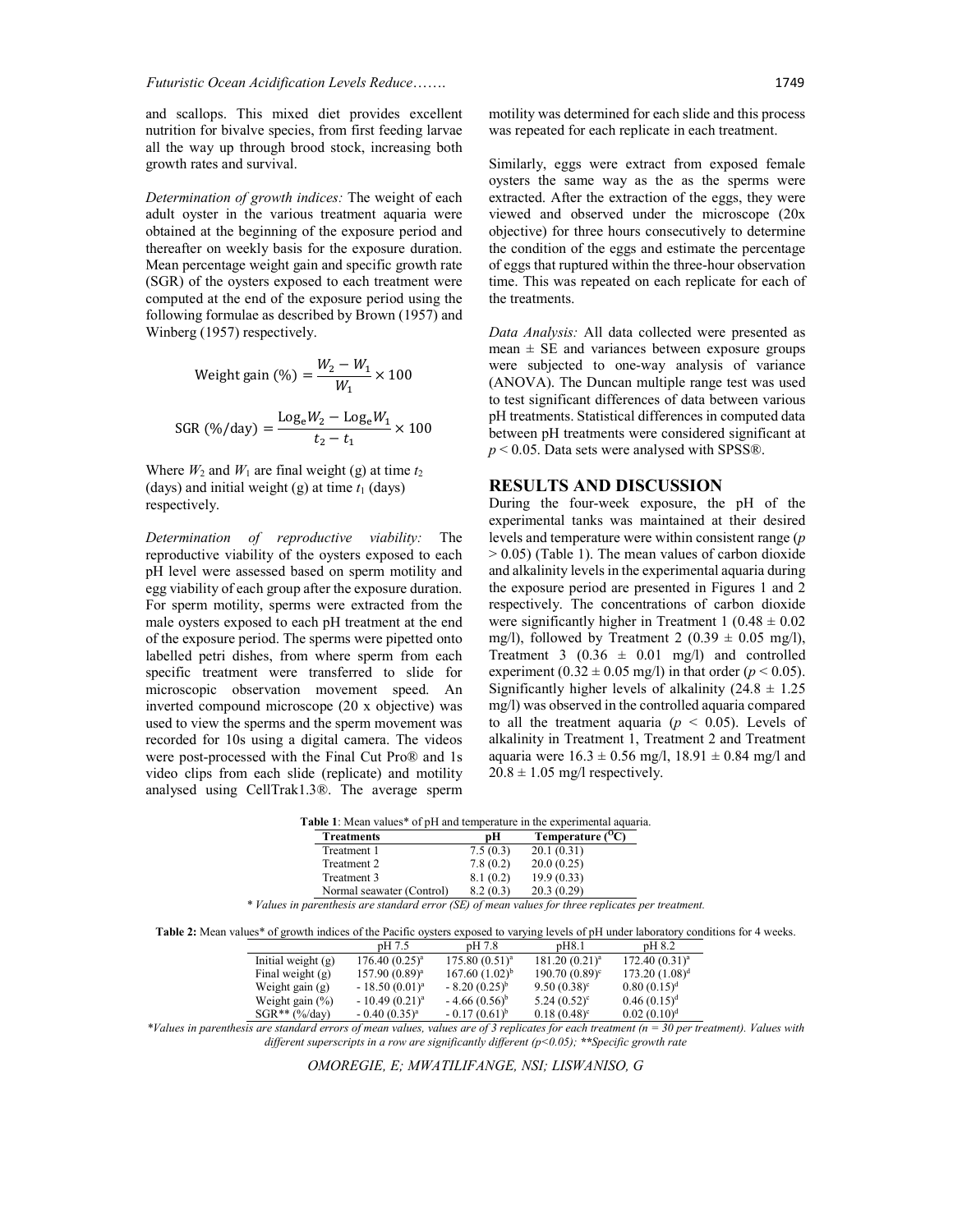Figure 3 indicate changes in weight of the oysters before and after the exposure to the pH conditions. Oysters in the experimental aquaria at pH 7.5 (Treatment 1) recorded significantly weight decrease (-18.5 g) at the end of the exposure period compared to the other group of oysters in the other treatment aquaria and control aquaria ( $p < 0.05$ ). The group of oysters in experimental aquaria pH 7.8 (Treatment 2) resulted in weight decrease of -8.2 g, while the groups in experimental aquaria at pH 8.1 and the control (pH 8.2) increased in weight after the exposure period at 9.5 and 0.8 g respectively. The percentage weight gain and specific growth rate of each group of oysters exposed to the different pH levels are indicated in Table 2. Figure 4 indicates the mean sperm motility of oyster exposed to each of the experimental aquaria. The highest sperm motility was observed in oysters exposed to pH 8.1 (Treatment 3) with mean sperm speed of 92.4µm/s, followed by the groups exposed to pH 8.2 (control). The difference in the sperm motility of oysters exposed to pH 8.1 and 8.2 was nonsignificant ( $p > 0.05$ ). Sperm motility in the group exposed to pH 7.5 (Treatment 1) and pH 7.8 (Treatment 2) were 87.2 and 89.5 µm/s respectively, these values were significantly lower than the control groups of oysters ( $p < 0.05$ ).



**Fig 1.** Mean levels of carbon dioxide in the experimental aquaria during the four weeks exposure period. Different alphabets along the charts indicate significant difference ( $p < 0.05$ ), values of 3 replicates per treatment.

Figure 5 shows the percentage of ruptured eggs observed on an hourly basis for all the treatment groups. The percentage of ruptured eggs progressed at a faster rate in the eggs extracted from the groups exposed to pH 7.5 and 7.8 compared to the groups exposed to pH 8.1 and 8.2 ( $p < 0.05$ ). It was observed that eggs extracted from oysters exposed to pH 7.5 (Treatment 1) ruptured more quickly, followed by eggs extracted from oysters exposed to pH 7.8 (Treatment 2). Eggs extracted from the groups exposed to pH 8.1 (Treatment 3) and pH 8.2 (Control) had a much slower rupturing time over the three-hour observation period.



**Fig 2.** Mean levels of alkalinity in the experimental aquaria during the four weeks exposure period. Different alphabets along the charts indicate significant difference ( $p < 0.05$ ), values of 3 replicates per treatment.

Climate change is rapidly causing alteration of the environment including the marine ecosystem. Its effects can, aside from resulting in direct environmental degradation, indirectly lead to changes in the physiology and distribution of many species. Some of the direct impacts on the marine environment as documented by the International Panel on Climate Change (IPCC 2014) include decrease in pH leading to gradual ocean acidification. The implications of a changing marine ecosystem are vast and intricate, many of these changes are observable and quantifiable for a variety of species, across multiple phyla. As climate change progresses, it is predicted that waters in many coastal regions will become acidified, these effects may impose a biological strain on the local fauna, including farmed Pacific oyster (*Crassostrea gigas*). The culture of the Pacific oysters in the waters of the south western coast of Africa is rapidly expanding due to the vast available export market for this species. Understanding the Pacific oyster's response to acidified waters will provide a better understanding of the future of this species in coastal waters of south western Africa. One measure to test the likelihood of a species surviving in a changing coastal environment due to climate change is to quantify its growth and reproductive viability in such an environment which have been artificially induced in the laboratory. Oyster growth and reproduction are affected by environmental parameters, of which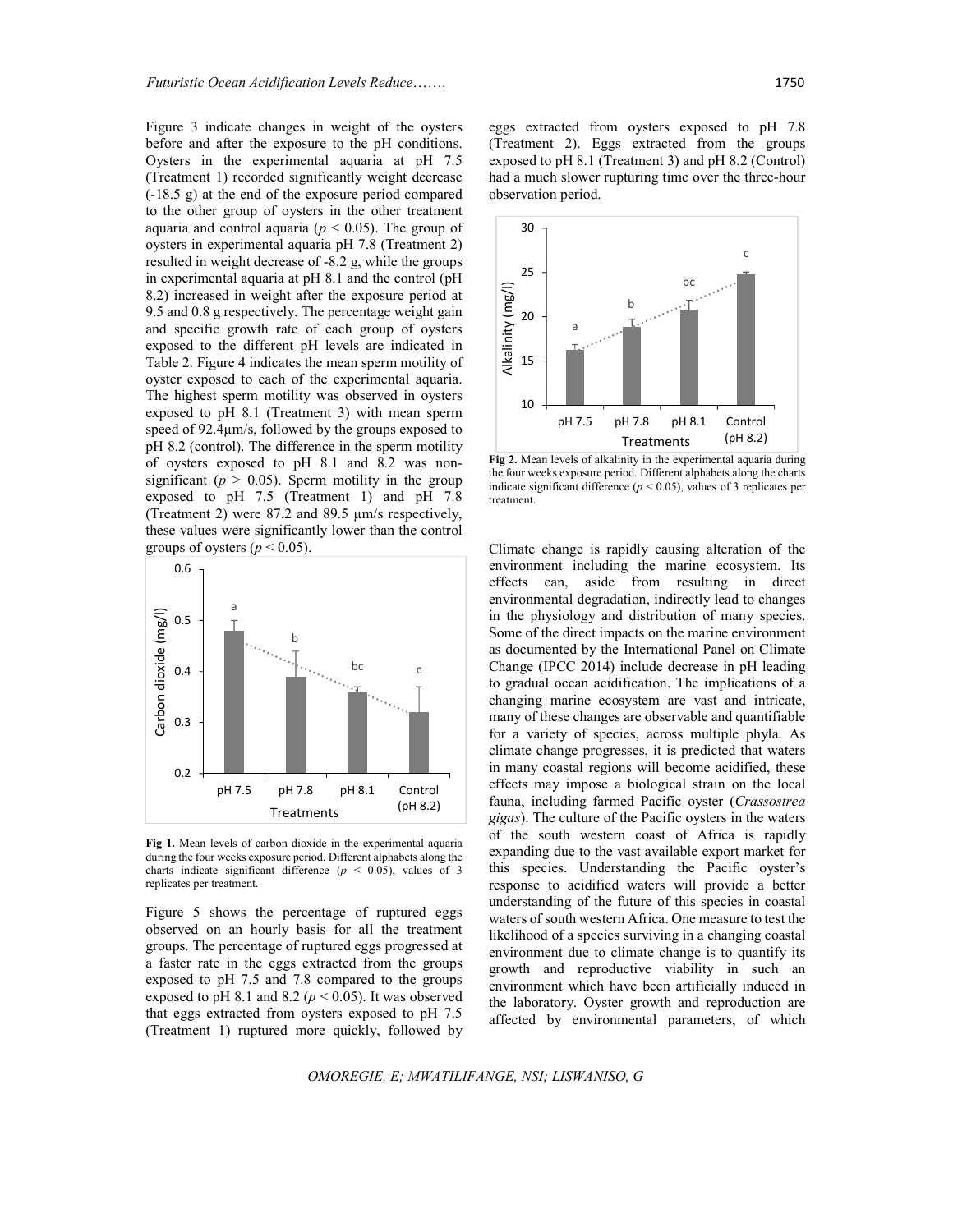changing pH is among the major factors (Evans and Langdon 2006 and Swan et al. 2007).



**Fig 3.** Mean weight gain of oysters in the experimental aquaria during the four weeks exposure period. Different alphabets along the charts indicate significant difference ( $p < 0.05$ ), values are of 3 replicates for each treatment  $(n = 30$  per treatment).



**Fig 4.** Mean sperm motility of oysters in the experimental aquaria during the four weeks exposure period. Different alphabets along the charts indicate significant difference  $(p < 0.05)$ , values are of 3 replicates for each treatment  $(n = 30$  per treatment).



**Fig 5.** Mean percentage of ruptured eggs extracted from the Pacific oysters after exposure to varying levels of laboratory induced futuristic acidified ocean.

In this study, we investigated the effects of futuristic pH due climate change on the growth and reproductive viability of the Pacific oysters. The futuristic pH levels to which adult oysters were exposed are 7.5, 7.8, 8.1. We monitored growth, sperm motility and egg viability over a four-week exposure period. Throughout the exposure period, the induced acidified nature of each treatment aquaria was maintained. Similarly, temperatures values were statistically the same in all the treatment aquaria. The significant changes in alkalinity and carbon dioxide observed in the various treatment aquaria were as a result of the acidification inducement. Meng et al. (2018) observed similar trends in water chemistry infused with carbon dioxide under laboratory conditions. Changing of marine water chemistry is therefore expected with increased acidification and the reduction in alkalinity will be a major treat to shelled marine organisms. Thomsen and Melzner (2010) observed significant linear decreases in both shell mass and shell length for blue mussels exposed to low pH conditions. This they attributed to the dynamics in alkalinity resulting from low pH levels. Omoregie et al. (2016) observed changes in structural integrity of oyster's shell of the Pacific oyster under low pH conditions which they attributed to reduced calcification rates which is directly related to reduced alkalinity. Gazeau et al. (2013) discussed the extensive impacts of ocean acidification on marine shelled molluscs.

Data from this investigation revealed reduced oyster's growth in laboratory induced futuristic oceanic pH of 7.5 and 7.8 levels. Oysters are sensitive to harsh condition especially when exposed to low pH. This exposure to low pH tends to affect the feeding behaviour, thus resulting in exposed oysters not feeding efficiently which eventually lead to weight loss.

This study has demonstrated that futuristic oceanic pH levels significantly decrease growth of the Pacific oyster. Calcifying organisms' ability to synthesize  $CaCO<sub>3</sub>$  shells depends on the availability of carbonate ions. High levels of  $CO<sub>2</sub>$  decrease the concentrations of carbonate ions which in turn reduces ability of shellfish to precipitate shells which according to Dickinson et al. (2013) can cause metabolic depression that reduces growth. Similarly, a previous study by Haruko et al. (2007) attributed such reduced growth to the reduction in metabolic rate and weakening of the oyster's shells. Data obtained from this study is in consistence with earlier studies on effects of futuristic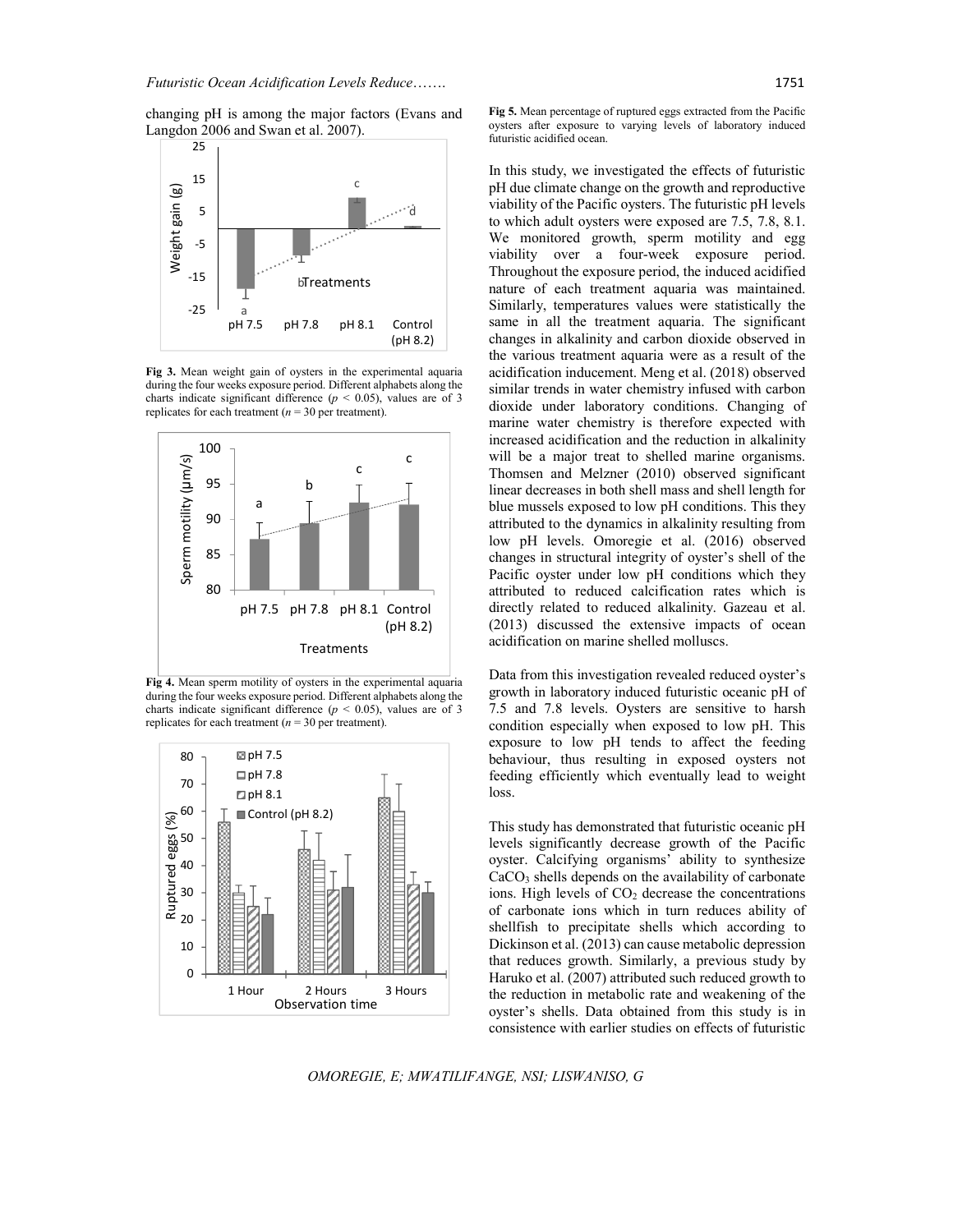oceanic pH on calcifying organisms such as, the Eastern oyster, clams, scallops, coral reefs, abalone and mussels (Talmage and Gobler, 2009). In tandem with this study is the fact that marine calcifiers such as the Pacific oysters are especially at risk to ocean acidification as it has been shown that they will inevitably experience difficulties in generating calcium carbonate in acidified waters and since these calcifiers have a crucial role to play at the marine food web, a shift in the energy structure is likely to occur in acidified marine ecosystems (Jiaqi et al. 2014).

Sperm motility is a key determinant factor for fertilization success (Fitzpatrick et al. 2012). Recent studies have found that early life history stages of estuarine and marine organisms, including gametes, are generally more sensitive to elevated carbon dioxide stress (Havenhand et al. 2008 and Parker et al. 2009). Ocean acidification impacts on sperm swimming behaviour have been investigated for a wide range of broadcast spawning marine invertebrates including oysters (Havenhand and Schlegel, 2009). In this investigation, it was observed that sperm motility was significantly reduced when the oysters were exposed to futuristic pH levels. This study revealed that at pH level of 7.5 and 7.8 success of oyster reproduction will be greatly reduced. Kurihara and Shirayama (2004) reported similar correlation between sea urchin's sperm motility and pH levels. Kapsenberg et al. (2017) reported that where pH effects were significant, lower pH increased concentrations of sperm required to achieve a given fertilization rate when they investigated pH sensitivity of fertilization in sea urchins from different coastal ocean pH variability regimes. Results from this present investigation on the reduced sperm motility will be one of the factors that account for why increased sperm concentration will be needed to achieve fertilization as observed in Kapsenberg et al. (2017) investigation.

Results from this investigation revealed that futuristic marine environment pH levels will have negative effect on viability of eggs which will also affect recruitment of the Pacific oyster in acidified coastal waters. At pH levels of 7.5 and 7.8, there was significant rupturing of eggs extracted from adult oysters after the exposure period. The rupturing of the eggs will make them unviable to undergo fertilization. Not only has it been suggested that the impact of ocean acidification will be more significant for larvae than adults (Dupont, 2010), this study has indicated that increased ocean acidification resulting from climate change will be most significant for the earlier sensitive life history stages; including egg and sperm production, fertilisation, cleavage, than the later life history stages of larval development and dispersal,

settlement and post-settlement survival (Ross et al. 2011).

*Conclusion:* We therefore postulate that climate change will have significant effect on the recruitment of oysters in coastal waters as reproduction will be compromised at lowered pH levels of 7.8 and below. As global ocean change progresses, assessing the adaptive capacity of marine species is of increasing interest to researchers and coastal ocean management groups. Protecting breeding populations diverse in the pH sensitivities of their functional traits may become an important management approach, especially if such populations are sources to others.

*Acknowledgment:* This project was supported by funds provided by the Namibia National Commission on Research, Science and Technology (NCRST) award 1NC0814/0015. The authors are grateful to the University of Namibia for the provision of laboratory facilities and logistics support.

#### **REFERENCES**

- Berge, JA; Bjerkeng, B; Pettersen, O; Schaanning, MT; Øxnevad, S (2006). Effects of  $CO<sub>2</sub>$ -induced seawater acidification on the health of *Mytilus edulis*. *Clim. Res.* 37: 215–225.
- Birchenough, SNR; Reiss, H; Degraer, S; Mieszkowska, BA; Buhl-Mortensen, L; Braeckman, U; Craeymeersch, J; De Mesel, L; Kerckhof, F; Kröncke, I; Parra, S; Rabaut, M; Schröder, A; Van Colen, C; Van Hoey, G; Vincx, M; Wätjen, K (2015). Climate Change and Marine Benthos: A Review of Existing Research and Future Directions in the North Atlantic. *Wiley Interdiscip. Rev. Clim. Change* 6: 203–223.
- Blackford, JC; Gilbert, FJ (2007). pH variability and CO2 induced acidification in the North Sea. *J. Mar. Syst.* 64: 229–241.
- Brown, ME (1957). Experimental Studies on Growth *Physiology of Fishes* Vol. 1. ed W S Hoar and D J Randell (New York, NY: Academic Press) p 466.
- Byung, HP; Mi, SP; Bong, YK; Sung, BH; Bong, YK; Sung, BH; Seong, JK (1988). Culture of the Pacific oyster (*Crassostrea gigas*) in the Republic of Korea. Wiley Publishers, Korea Republic p 55.
- Dickinson, GH; Matoo, OB; Tourek, RT; Sokolova, IM; Beniash, E (2013). Environmental salinity modulates the effects of elevated  $CO<sub>2</sub>$  levels on juvenile hard-shell clams, *Mercenaria mercenaria*. *J. Exp. Biol.* 216: 2607–2618.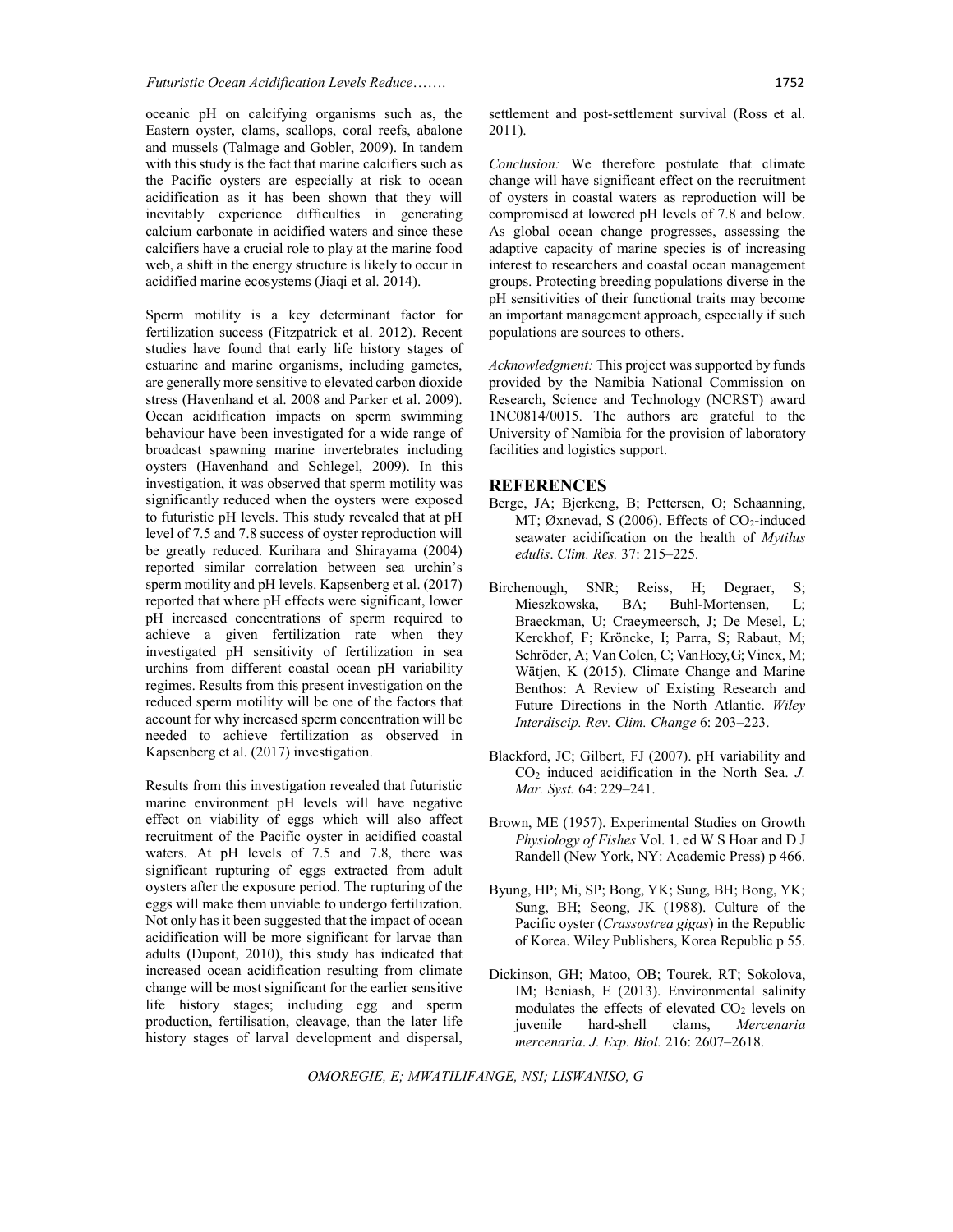- Dupont, S; Dorey, N; Thorndyke, M (2010). What meta-analysis can tell us about vulnerability of marine biodiversity to ocean acidification? *Estuar*. *Coast. Shelf Sci.* 89: 182–185.
- Dolmer, P; Holm, MW; Strand, Å; Lindegarth, S; Bodvin, T; Norling, P; Mortensen, S (2014). The invasive Pacific oyster, Crassostrea gigas, in Scandinavian coastal waters: A risk assessment on the impact in different habitats and climate conditions. Roskilde University, Institute of Marine Research. Fisken og Havet, Vol. 2. Denmark.
- Evans, S; Langdon, C (2006). Effects of genotype x environment interactions on the selection of broadly adapted Pacific oysters (Crassostrea gigas). *Aquaculture* 261: 522-534.
- Fitzpatrick, JL; Simmons, LW; Evans, JP (2012). Complex patterns of multivariate selection on the ejaculate of a broadcast spawning marine invertebrate. *Evolution* 66: 2451-2460.
- Gazeau, F; Parker, LM; Comeau, S; Gattuso, JP; O'Connor, WA; Martin, S; Ross, PM (2013). Impacts of ocean acidification on marine shelled molluscs. *Mar. Biol.* 160: 2207–2245.
- Gazeau, F; Quiblier, C; Jansen, JM; Gattuso, JP; Middelburg, JJ; Heip, CH (2007). Impact of elevated CO2 on shellfish calcification. *Geophy*. *Res. Letters* 34: 19-55.
- Gosselin, LA; Qian, PY (1997). Juvenile mortality in benthic marine invertebrates. *Mar. Ecol. Prog. Series* 146: 265–282.
- Haruko, K; Kato, S; Atsushi, I (2007). Effects of increased seawater pCO<sub>2</sub> on early development of the oyster *Crassostrea gigas*. *Aquat. Biol*. 1: 91– 98.
- Havenhand, JN; Buttler, FR; Thorndyke, MC; Williamson, JE (2008). Near-future levels of ocean acidification reduce fertilization success in a sea urchin. *Current Biol.* 18: 651–652.
- Havenhand, JN; Schlegel, P (2009). Near-future levels of ocean acidification do not affect sperm motility and fertilization kinetics in the Pacific oyster *Crassostrea gigas*. *Biogeosciences* 6: 3009–3015.
- Iitembu, JA (2005). Analysis of Marine Aquaculture Developments in Namibia: Environmental,

Economic and Legislative considerations. MSc Thesis, Norwegian College of Fishery Science University of Tromsø, N-9037 Tromsø, Norway.

- IPCC (2014). Climate Change 2014: Synthesis Report. Contribution of Working Groups I, II and III to the Fifth Assessment Report of the Intergovernmental Panel on Climate Change eds R K Pachauri and L A Meyer. IPCC, Geneva, Switzerland.
- Jiaqi, LI; Zengjie, J; Jihong, Z; Yuze, M; Dapeng, B; Jianguang, F (2014). The potential of ocean acidification on suppressing larval development in the Pacific Oyster *Crassostrea gigas* and blood cockle *Arca inflata* Reeve. *Chinese J. Oceanol. Limnol.* 32: 1307–1313.
- Kapsenberg, L; Okamoto, DK; Dutton, JM; Hofmann, GE (2017). Sensitivity of sea urchin fertilization to pH varies across a natural pH mosaic. *Marine* 7: 1737–1750.
- Khanna, D; Bhutiani, R (2013). Laboratory Manual of Water and Waterwaste Analysis. Daya Publishing House, New Delhi.
- Kurihara, H; Shirayama, Y (2004). Effects of increased atmospheric  $CO<sub>2</sub>$  on sea urchin early development. *Mar. Ecol. Prog. Series* 274: 161– 169.
- Meng, Y; Guo, Z; Fitzer, SC; Upadhyay, A; Chan, VBS; Li, C; Cusack, M; Yao, H; Yeung, KWK; Thiyagarajan, V (2018). Ocean acidification reduces hardness and stiffness of the Portuguese oyster shell with impaired microstructure: a hierarchical analysis. *Biogeosciences* 15: 6833– 6846.
- Miossec, L; Deuff, RS; Goulletquer, P (2009). Alien species Alert: *Crassostrea gigas* (Pacific oyster). International Council for the Exploration of the Sea (ICES). 299: 1–46.
- Omoregie, E; Garises, G; Liswaniso, G; Iitembu, J (2016). Effects of varying acidic levels on dissolution, strength, organic content and surface texture of Pacific oysters (*Crassostrea gigas*) shells. *Intern. Sci. Technol. J. Namibia* 8: 98–111.
- Parker, LM; Ross, PM; O'Connor, WA; Pörtner, HO; Scanes, E; Wright, JM (2013). Predicting the response of molluscs to the impact of ocean acidification. *Biology* 2: 651–692.